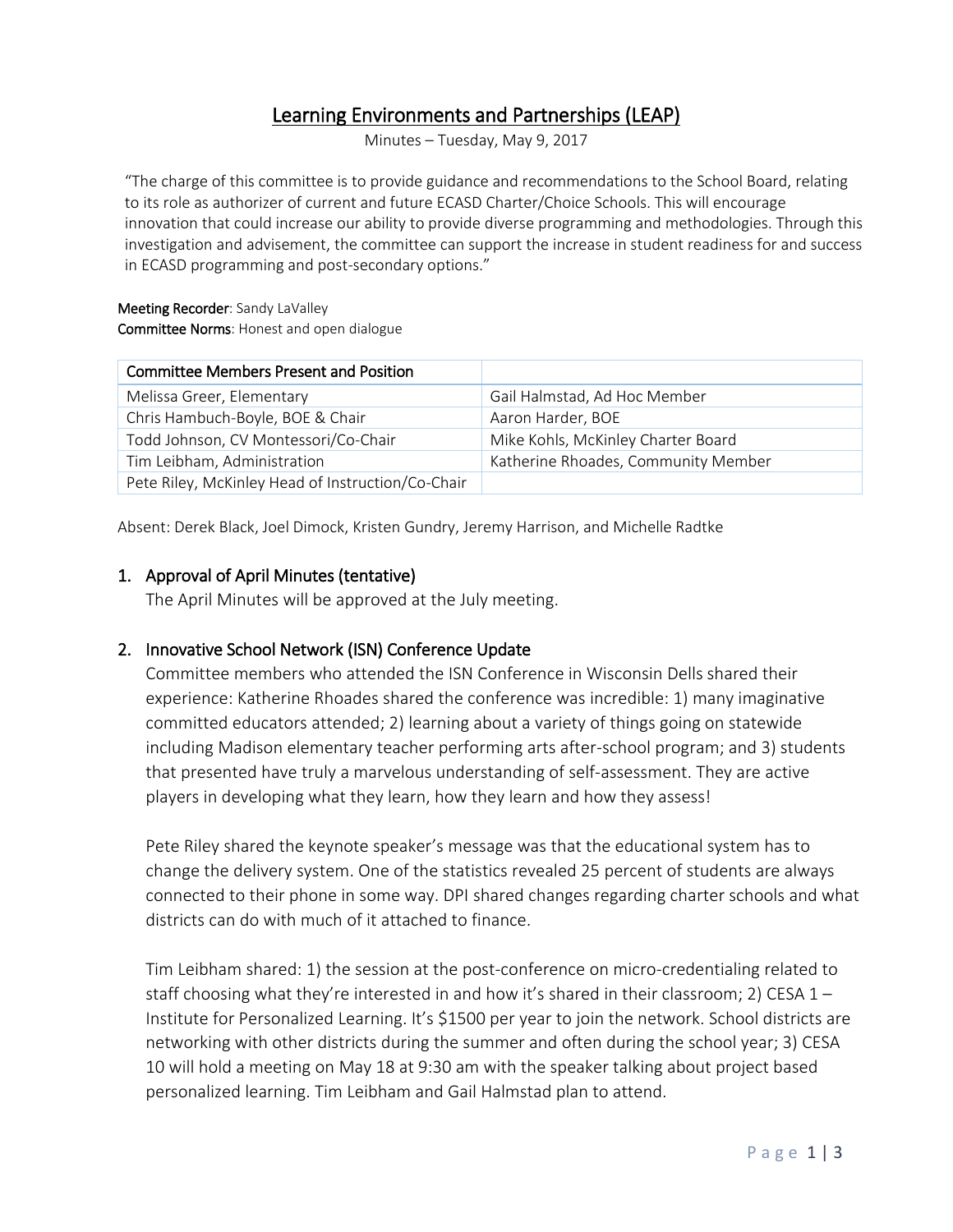# 3. LEAP: Project Charter Update & Committee Approval

This was well received with great feedback from the committee members. Tim Leibham stated the executive directors were asked to identify initiatives as most significant and the plan to implement. Chris Hambuch-Boyle said the policy talks about charters and choice so if a whole school was going to do something, would that be an innovation zone or a magnet school? The group talked about the ARCTIC Zone. There could be an inter-district and conceivably get it through that, a magnet school would open up to more students. Melissa Greer asked about the awareness of LEAP and the administrative understanding. Would administrators help staff? There are very few people that are aware of the possibilities of LEAP, which led to the discussion of increasing awareness and visibility of LEAP. This could be accomplished with the principal(s) through PD Wednesday by attending a training and then communicating to their staff so they realize some of the ownership is transferred to the staff and not just administratively. There are three steps that a staff/community member must go through with this committee and then board approval. Aaron Harder stated the first bullet under objectives has a lot of detail about the steps that need to happen but feels there is a gap with Policy 332. There are some shared principles and it's reflected somewhat in the Dimensions of Learning but there is something in a different way in terms of formalizing and growing it, and a consensus that we want to see more innovation. We're looking for ideas to bring in project-based learning and to say we have a predisposition to that.

Aaron Harder made a motion to take formal action on the Project Charter, and Katherine Rhoades seconded. Motion carried.

#### 4. Review Roosevelt Imagination Narrative

Tim Leibham met with Roosevelt staff to discuss their proposal and share the LEAP committee member's views. From the committee's standpoint, it would not go through for the 2017-18 school year. Some staff are registered to attend ISN Summer Institute in Weston WI. Their proposal could change once staff members experience another school. Melissa Greer said the math seems different; Reading doesn't seem innovating. Would someone in T & L help develop? The committee agreed it needs to see more specifics and detail about what they're doing differently and share an updated proposal at a fall meeting. Tim Leibham talked with Ben Dallman, Roosevelt Principal, about covering stipends for summer professional development.

# 5. Dimensions of Learning (DOL) – Next Step

Tim Leibham shared this at the ISN Conference and received feedback it was solid and useful. Identifying what makes an environment safe vs. the child is in a safe environment. If we agree, and with the charter, this could be shared at a future principal meeting and eventually students for feedback. This is some of the work that can be done with T&L support; find out who would be interested in helping us and who's got a functional grade level team. Chris Hambuch-Boyle will bring up the ASCD Whole Child definition at the next work session and cross walk what we've been given as a board and what we're evaluating as a district.